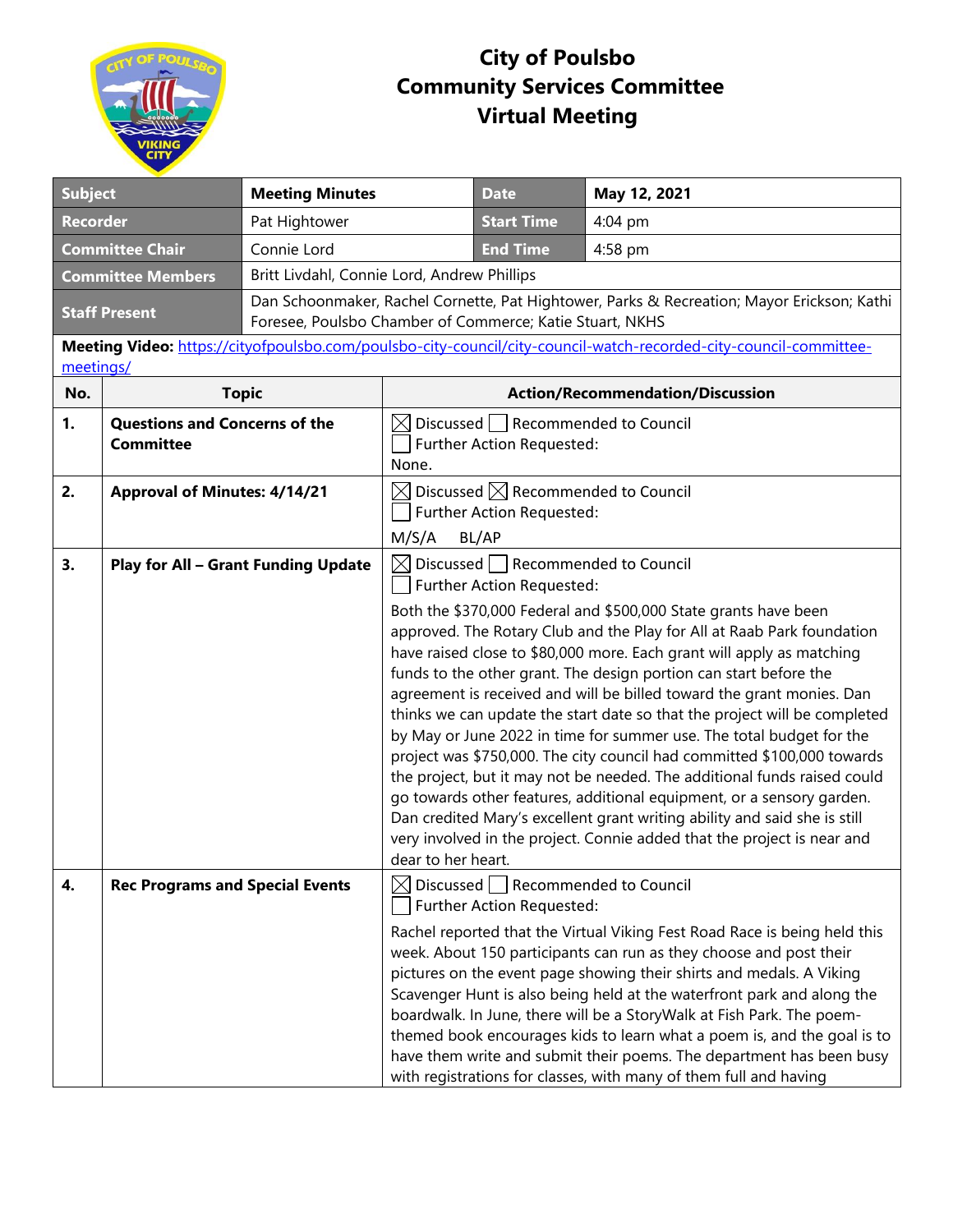|    |                                                     | additional classes added. There are many summer camps and programs<br>coming up. Rachel is excited to add an E-Sports tournament and club to<br>engage teens, youth, and young adults for social emotional learning.<br>Two kid-friendly tournaments will be held online. It will be an<br>opportunity for inclusion, and people of all abilities. Rachel is setting up<br>rules and will monitor all comments. She mentioned that there is a<br>federation of educators that work with esports teams and would love to<br>get involved with that. Andrew mentioned there are a lot of adults that<br>play games as well, including he and Dan. Katie feels many of the high<br>school kids will be interested. Rachel wants to be the trendsetter for this<br>type of program in the county.                                                                                                                                                                                                                                                                                                                                                                                                                                                                                                                                                                                                 |
|----|-----------------------------------------------------|-----------------------------------------------------------------------------------------------------------------------------------------------------------------------------------------------------------------------------------------------------------------------------------------------------------------------------------------------------------------------------------------------------------------------------------------------------------------------------------------------------------------------------------------------------------------------------------------------------------------------------------------------------------------------------------------------------------------------------------------------------------------------------------------------------------------------------------------------------------------------------------------------------------------------------------------------------------------------------------------------------------------------------------------------------------------------------------------------------------------------------------------------------------------------------------------------------------------------------------------------------------------------------------------------------------------------------------------------------------------------------------------------|
|    |                                                     | Discussion was also held about reopening the Learn & Grow Preschool<br>at the Recreation Center. The Preschool was shut down for Covid and<br>parents are calling to find out if and when it will reopen. Dan<br>recommended not bringing it back due to not knowing when the<br>building would be sold, as well as liability issues. Connie asked if the<br>PERC doesn't fly, what the plan is to find another home for the<br>department. Becky said she has no plan.                                                                                                                                                                                                                                                                                                                                                                                                                                                                                                                                                                                                                                                                                                                                                                                                                                                                                                                       |
| 5. | <b>PROS Plan Update- Community</b><br><b>Survey</b> | $\boxtimes$ Discussed   Recommended to Council<br>Further Action Requested:<br>The PROS Plan was last updated in 2015, and the current update will<br>take us out to 2027. The community survey has received just under 300<br>responses, with a week and a half to go. Many comments have been<br>received regarding parks and recreation programs. Dan's goal is to get<br>the survey wrapped up and work with Nicole to prepare a draft for the<br>Park Commission workshops in June, July and maybe August.                                                                                                                                                                                                                                                                                                                                                                                                                                                                                                                                                                                                                                                                                                                                                                                                                                                                               |
| 6. | <b>Parks Update</b>                                 | $\boxtimes$ Discussed   Recommended to Council<br>Further Action Requested:<br>Dan recently attended an informational meeting by the NW Trolls<br>Project, sponsored by ScanDesign. They have invited Danish artist<br>Thomas Dambo to build 10 trolls that will be placed around the Puget<br>Sound area. The ten trolls will tell a story that will bring awareness of<br>water conservation, beginning in Seattle and moving further out. It may<br>have a book to go with it as well. They want them in family-oriented<br>places where families can grab and ice cream and walk through the park<br>and find the troll. They are interested in placing one in Poulsbo. They will<br>be in town scouting areas June 5-18. Dan will prepare an info sheet and<br>video with parks that would be good locations and encourage them to<br>select Poulsbo. Dan hopes to have a committee meet them when they<br>are here, including members of the Fish Park Steering Committee, Park<br>Commission, Council and both Tribes. Connie and Britt said they'd love<br>to be a part of the welcoming committee. Dan is working on what costs<br>there might be. The trolls are generally made of recycled materials. Britt<br>will have some salvaged cedar over the next few months. If the group<br>decides on Poulsbo, Dan would like to have the artist choose the more<br>specific location. |
| 7. | <b>Mayor/Council/Other Reports</b>                  | Discussed   Recommended to Council<br>M<br>Further Action Requested:                                                                                                                                                                                                                                                                                                                                                                                                                                                                                                                                                                                                                                                                                                                                                                                                                                                                                                                                                                                                                                                                                                                                                                                                                                                                                                                          |